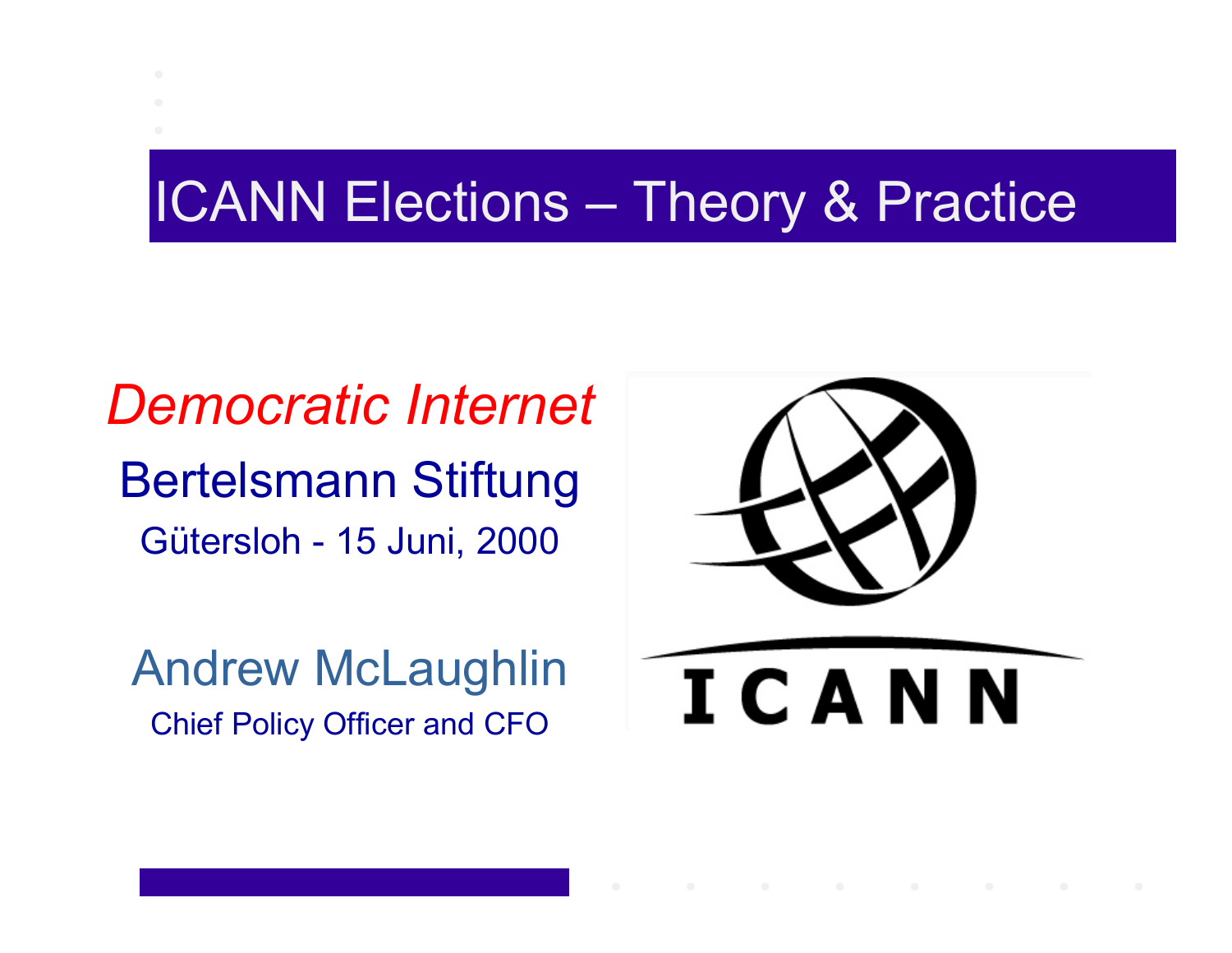### ICANN: The Basic Idea

# **ICANN =**An Experiment in Technical Self-Management by the global Internet community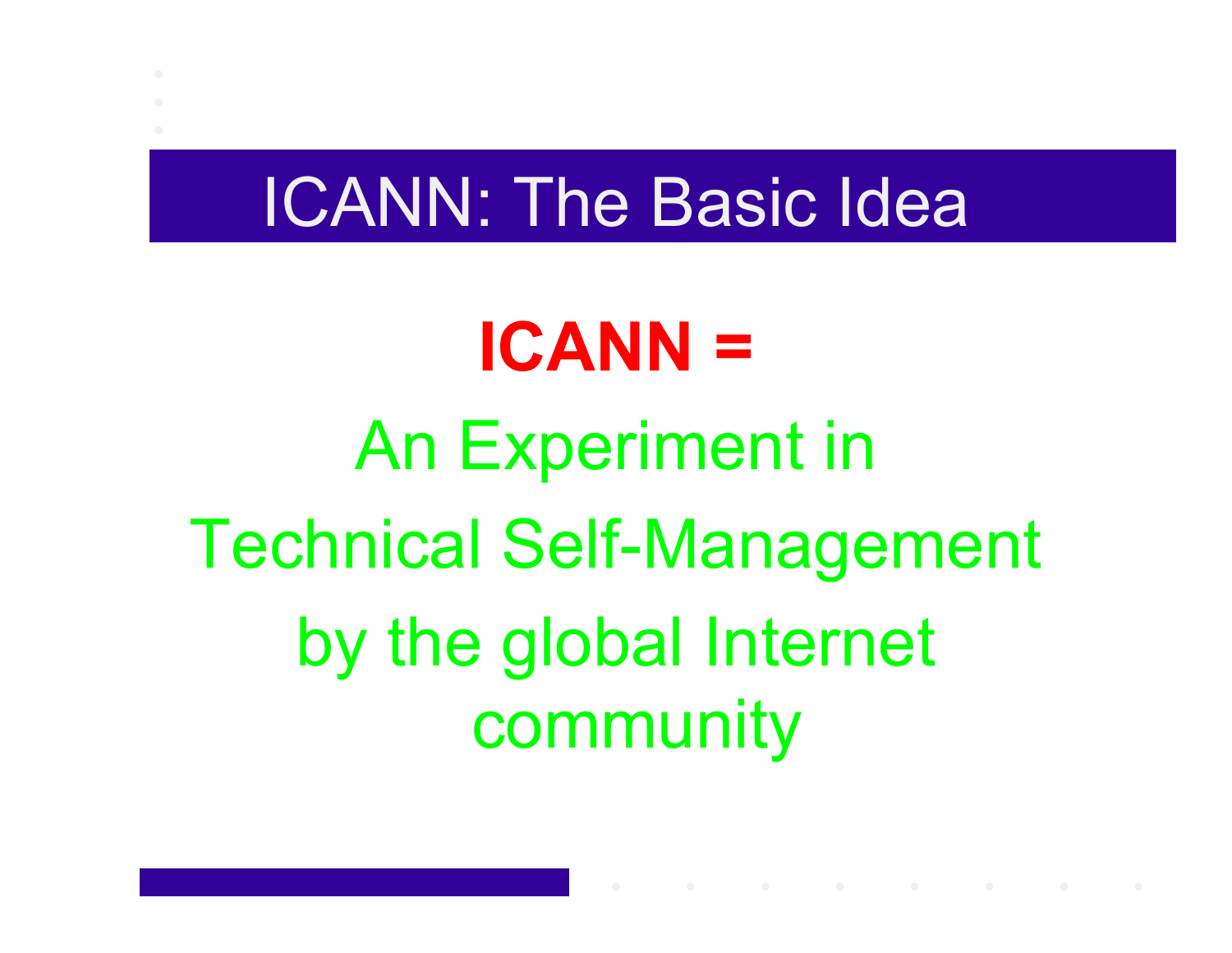### ICANN: The Basic Bargain

# **ICANN =**

### Internationalization of Policy Functions for DNS and IP Addressing systems

+

### Private Sector (non-governmental) Management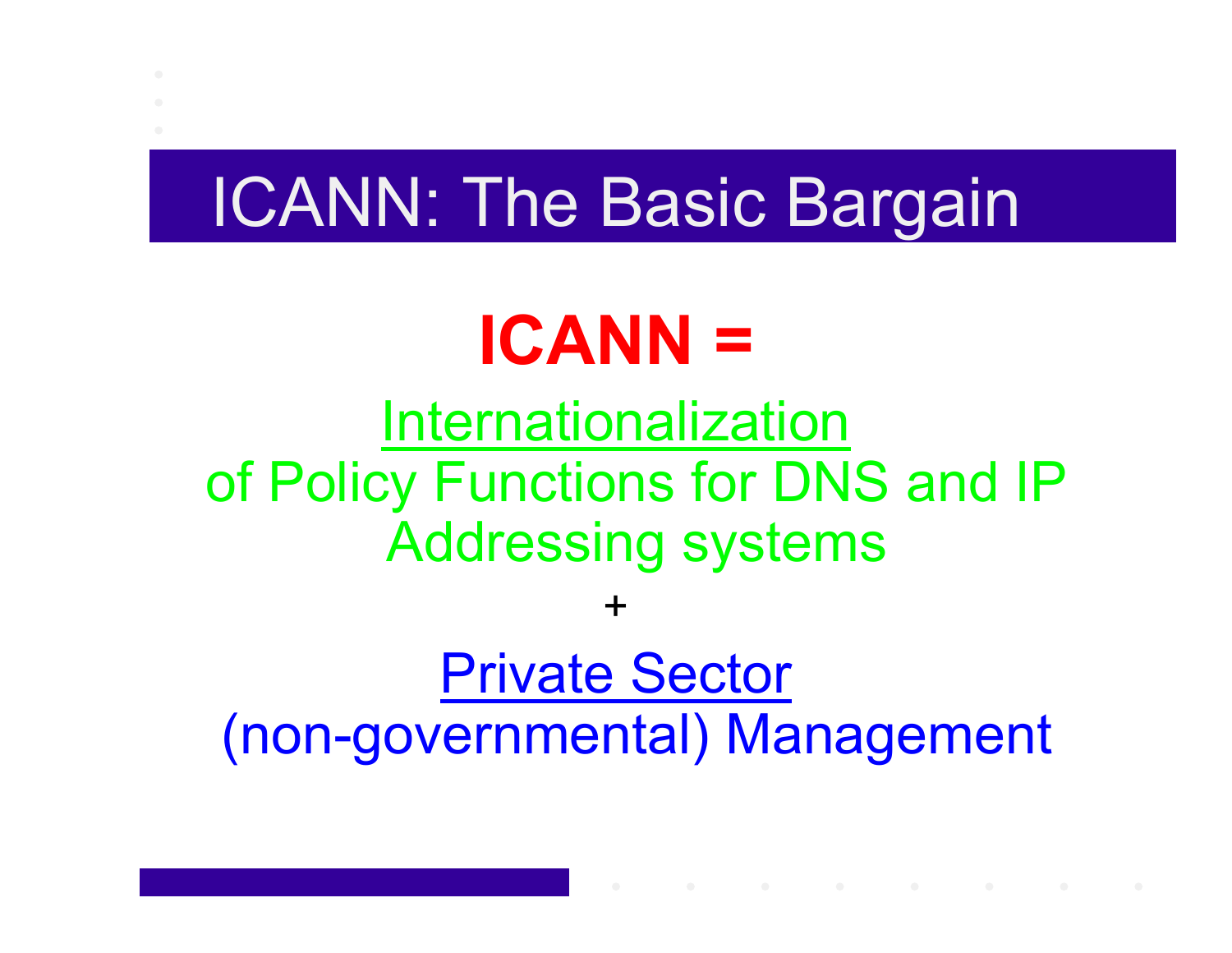### What does ICANN do?

Coordinates policies relating to the unique assignment of:

- Internet domain names
- Numerical IP Address
- Protocol Port and Parameter Numbers

Coordinates the DNS Root Server System

 through Root Server System Advisory **Committee**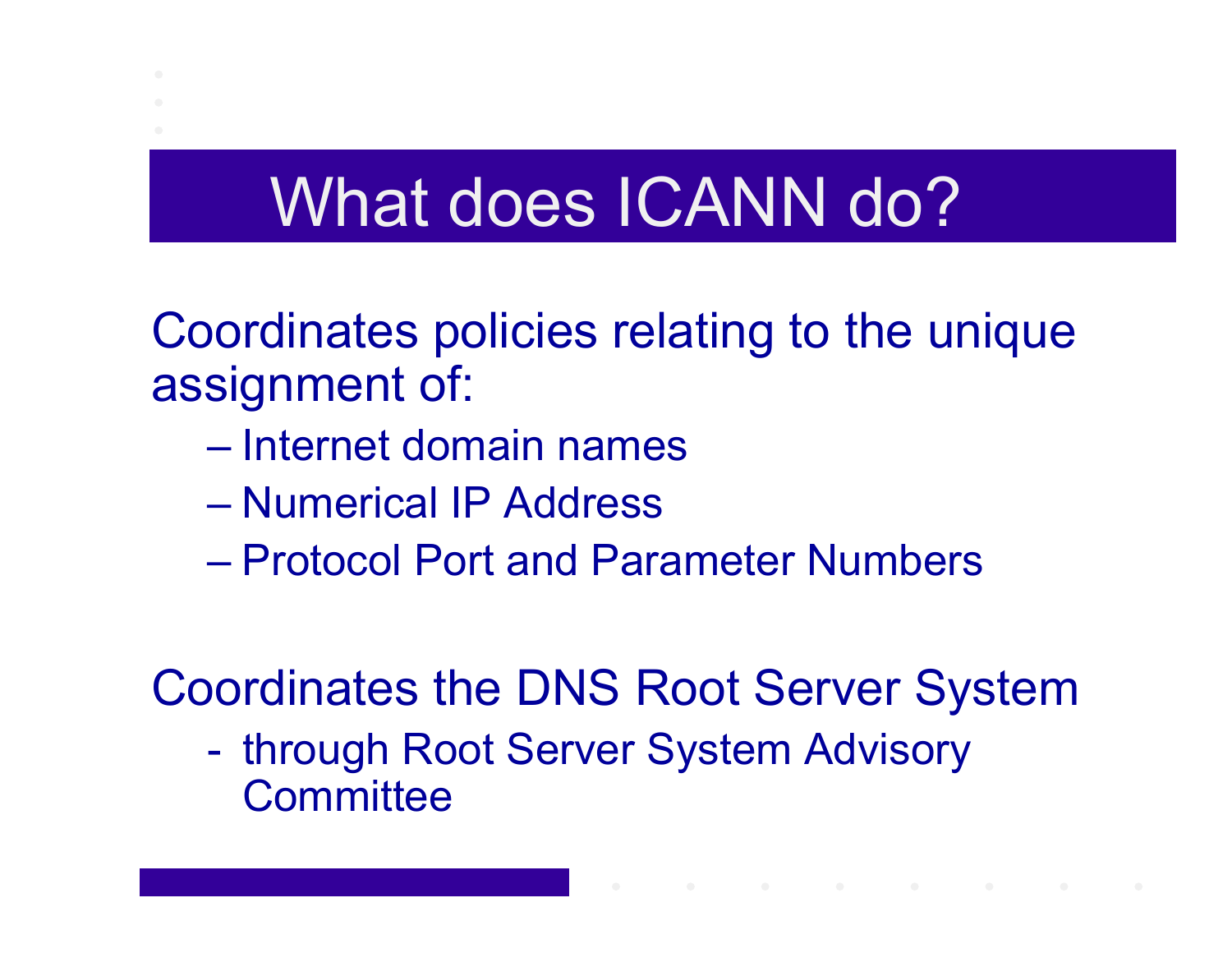### Says *The Economist:*

- "ICANN is in many ways a completely new institutional animal."
- "It is a hybrid between an online community and a real-world governance structure, an untested combination."
- "It is also a new type of international organisation: an industry trying to regulate part of itself, across the globe, with little or no input from national governments."

*(10 June 2000)*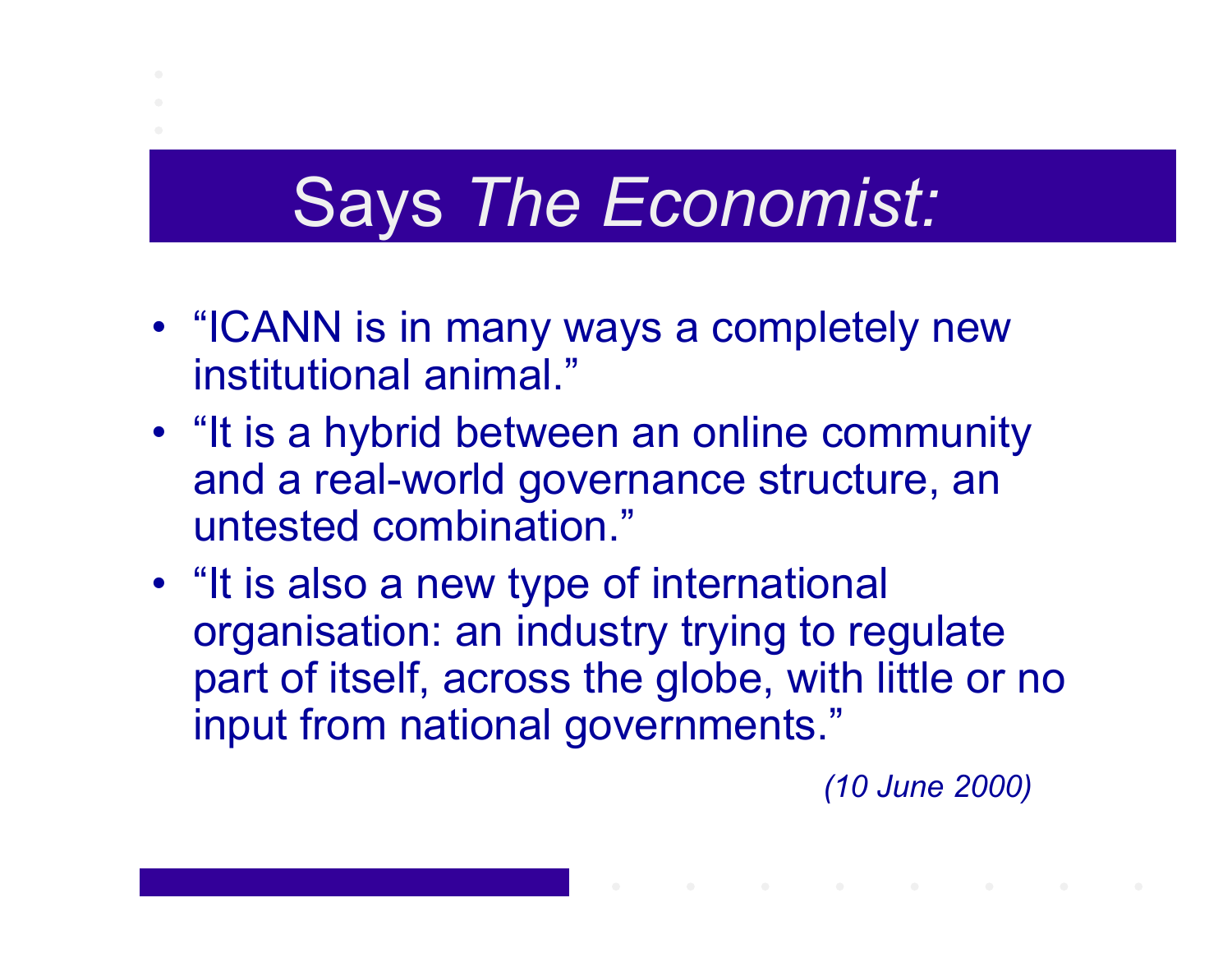### Domain names & IP addresses

- **Domain names are the familiar, easy-to-remember** names for computers on the Internet
	- e.g., amazon.com, tiesweb.org, ge.co.uk
- Domain names correlate to Internet Protocol numbers (IP numbers) (e.g., 98.37.241.130) that serve as routing addresses on the Internet
- The domain name system (DNS) translates domain names into IP numbers needed for routing packets of information over the Internet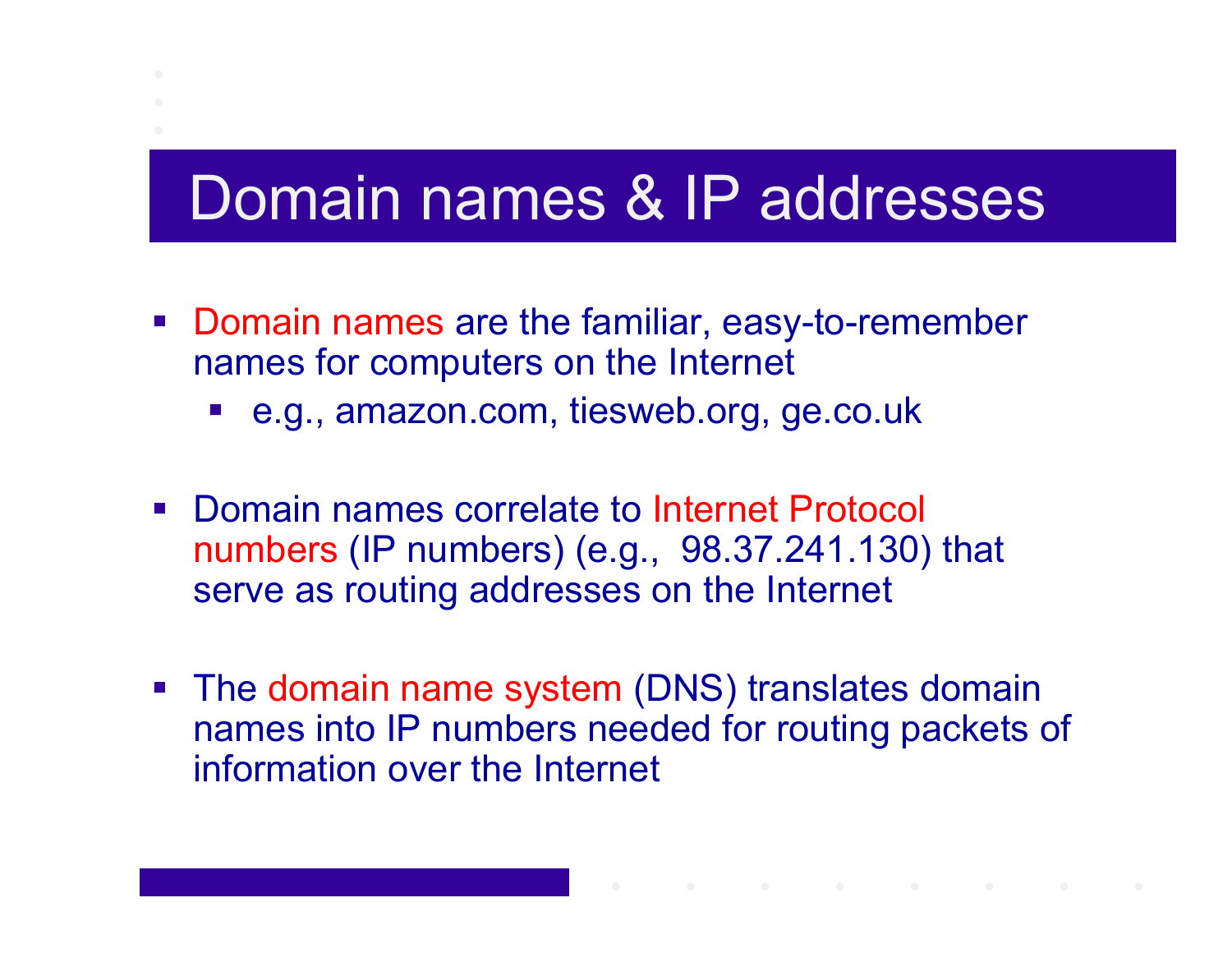### Categories of Internet Domains

- Generic Top Level Domains (gTLDs)
	- .com, .net. .org, .gov, .mil, .edu, .int, .arpa
	- .com, .net. .org open for registration by all persons and entities on a global basis
	- Proposals to add many more gTLDs (.shop, .arts, .union, etc.)
- Country Code Top Level Domains (ccTLDs)
	- .uk, .fr, .us, .mx, .ca, .de, etc.
	- Registration requirements vary by domain (many require domicile within the territory or other connection with the territory)
	- Derived from ISO 3166-1 list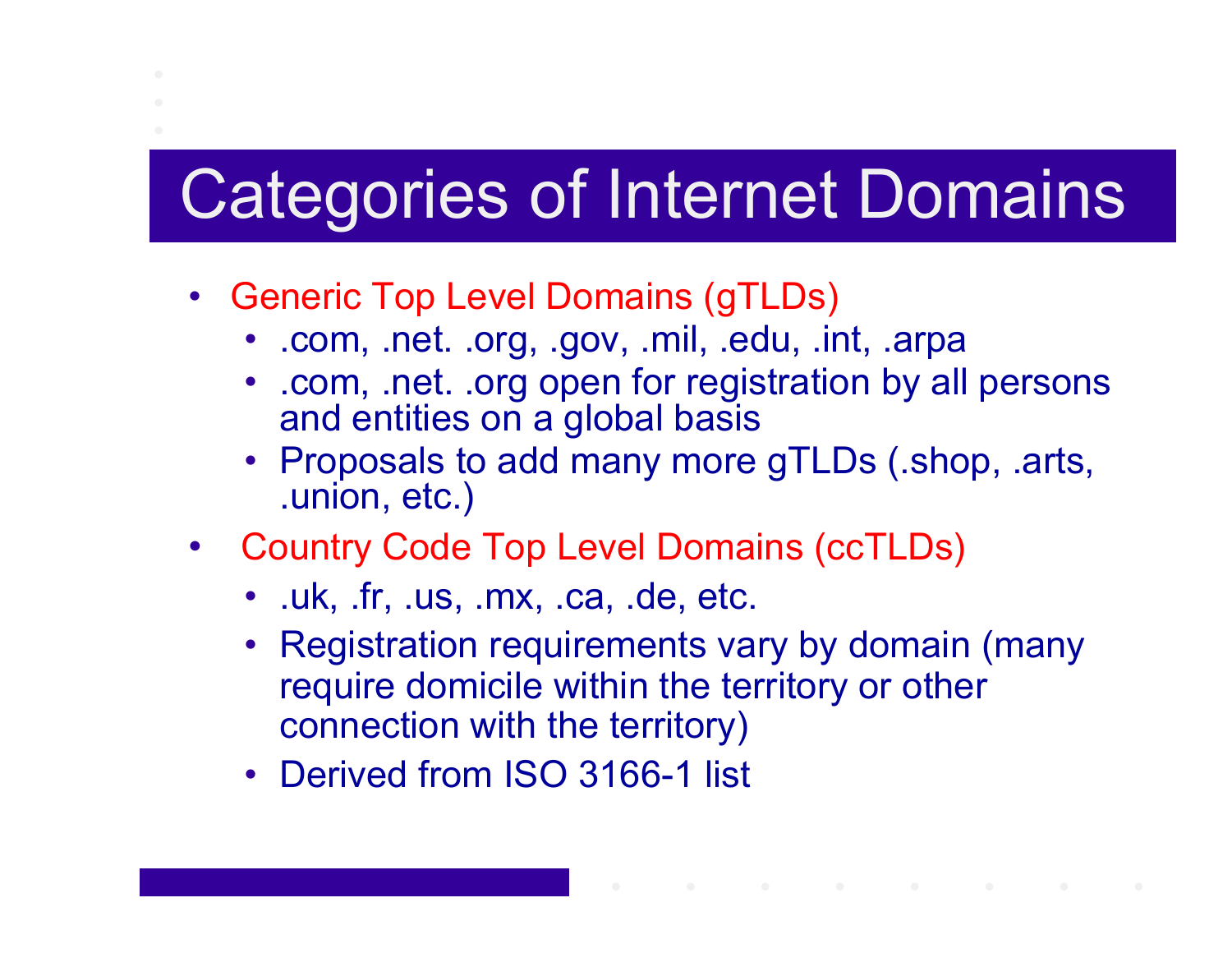### Status Quo Ante ICANN

Most Internet DNS and IP Address coordination functions performed by, or on behalf of, the US government:

- **Defense Advanced Research Projects Agency (DARPA)**
	- Information Sciences Institute (ISI) of University of Southern California
	- Stanford Research Institute (SRI)
- **National Science Foundation (NSF)**
	- IBM, MCI, and Merit
	- AT&T, General Atomics, Network Solutions, Inc. (NSI)
- **National Aeronautics and Space Administration (NASA)**
- **US Department of Energy**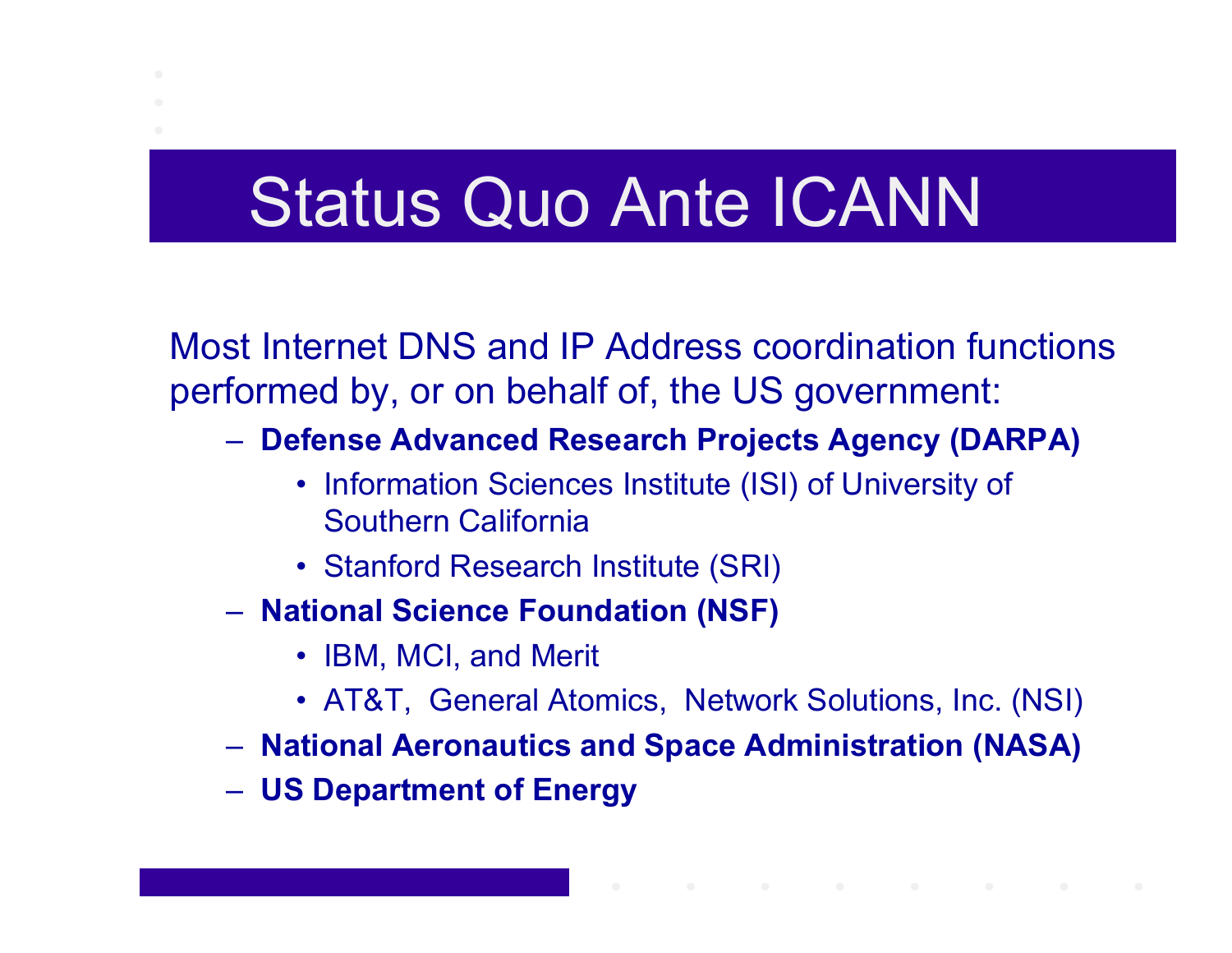



### *Jon Postel 1943-1998*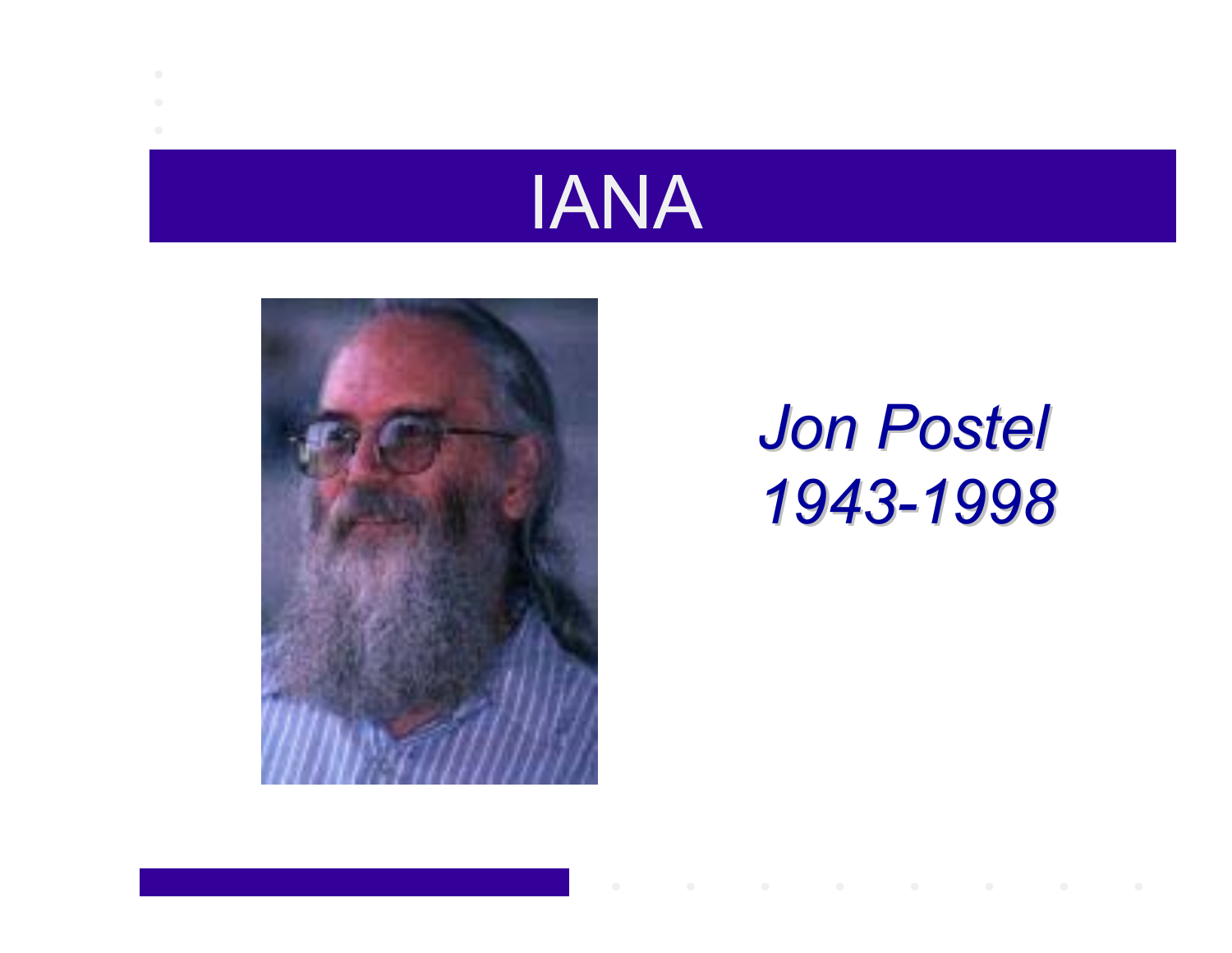## Need for Change

- Globalization of Internet
- Commercialization of Internet
- Need for accountability
- Need for more formalized management structure
- Dissatisfaction with lack of competition
- Trademark/domain name conflicts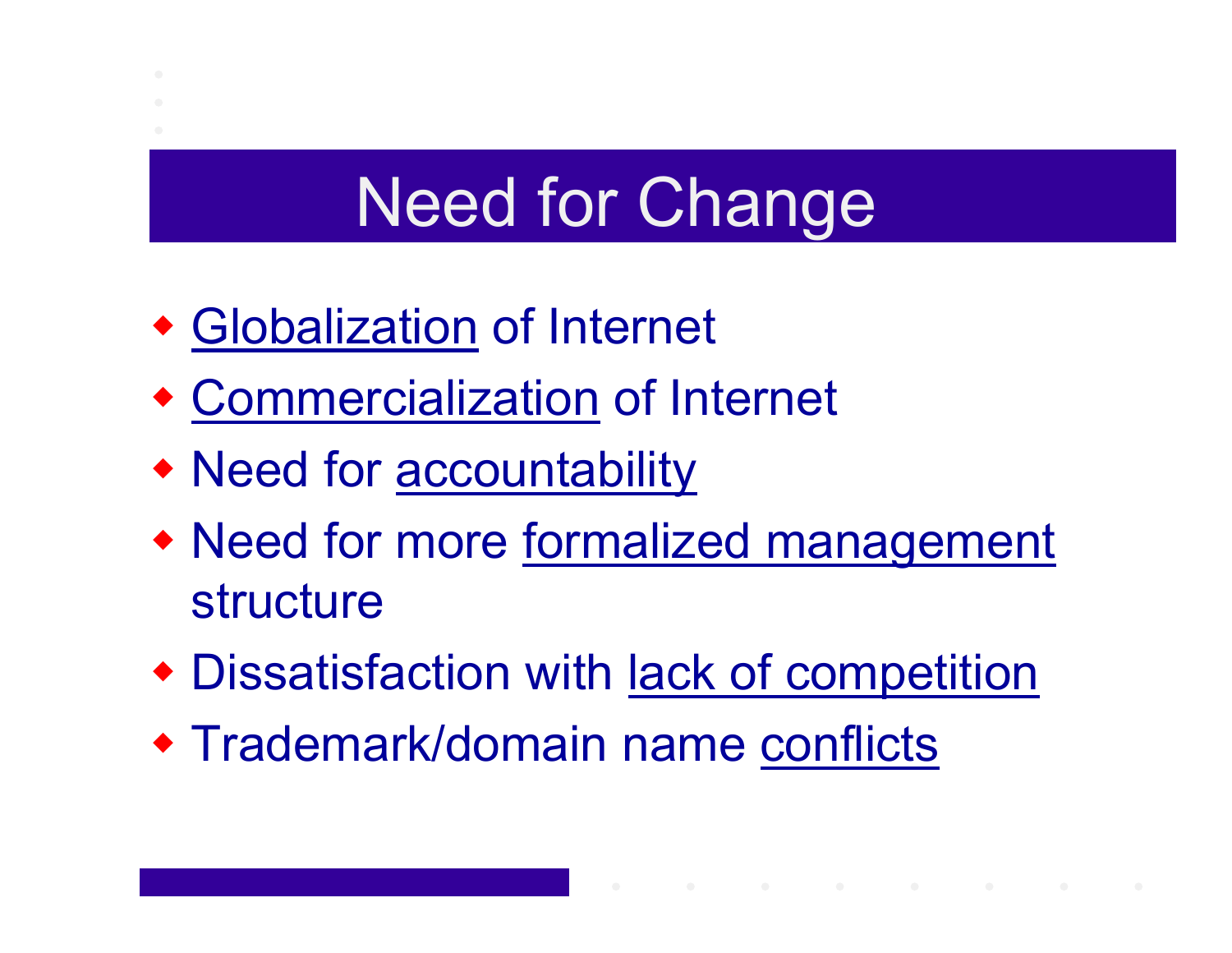### White Paper Principles

White Paper: new policy/management structure must promote 4 goals:

- ◆ Stability
- ◆ Competition
- Private, bottom-up coordination
- Representation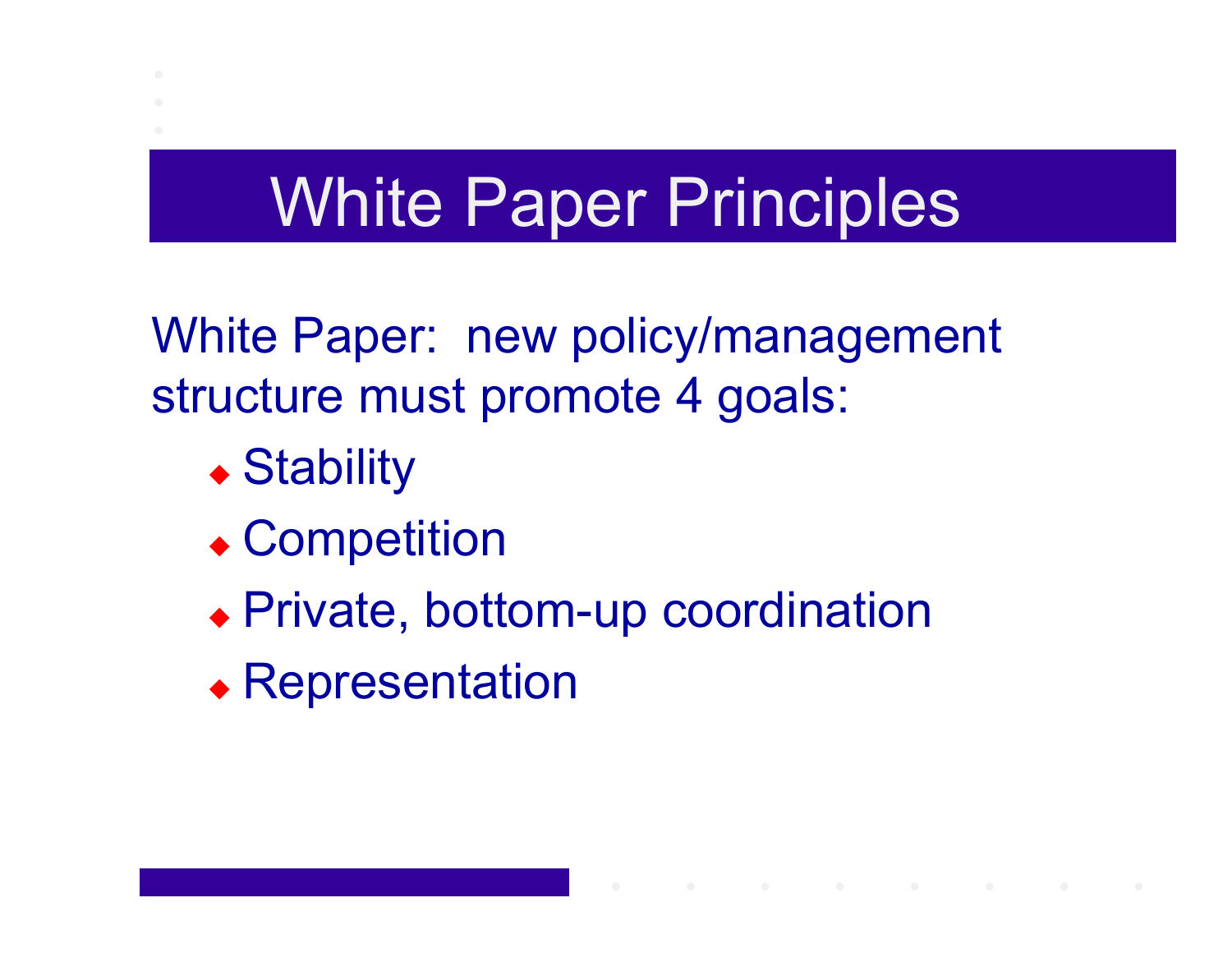### White Paper Implementation

- Internet community to form non-profit corporation meeting White Paper's 4 criteria
- US Government (through Commerce Department) to transition centralized coordination functions
- Amendment of Network Solutions agreement to require competitive registrars in gTLD registries
- Request to WIPO to study & recommend solutions for trademark/domain-name conflicts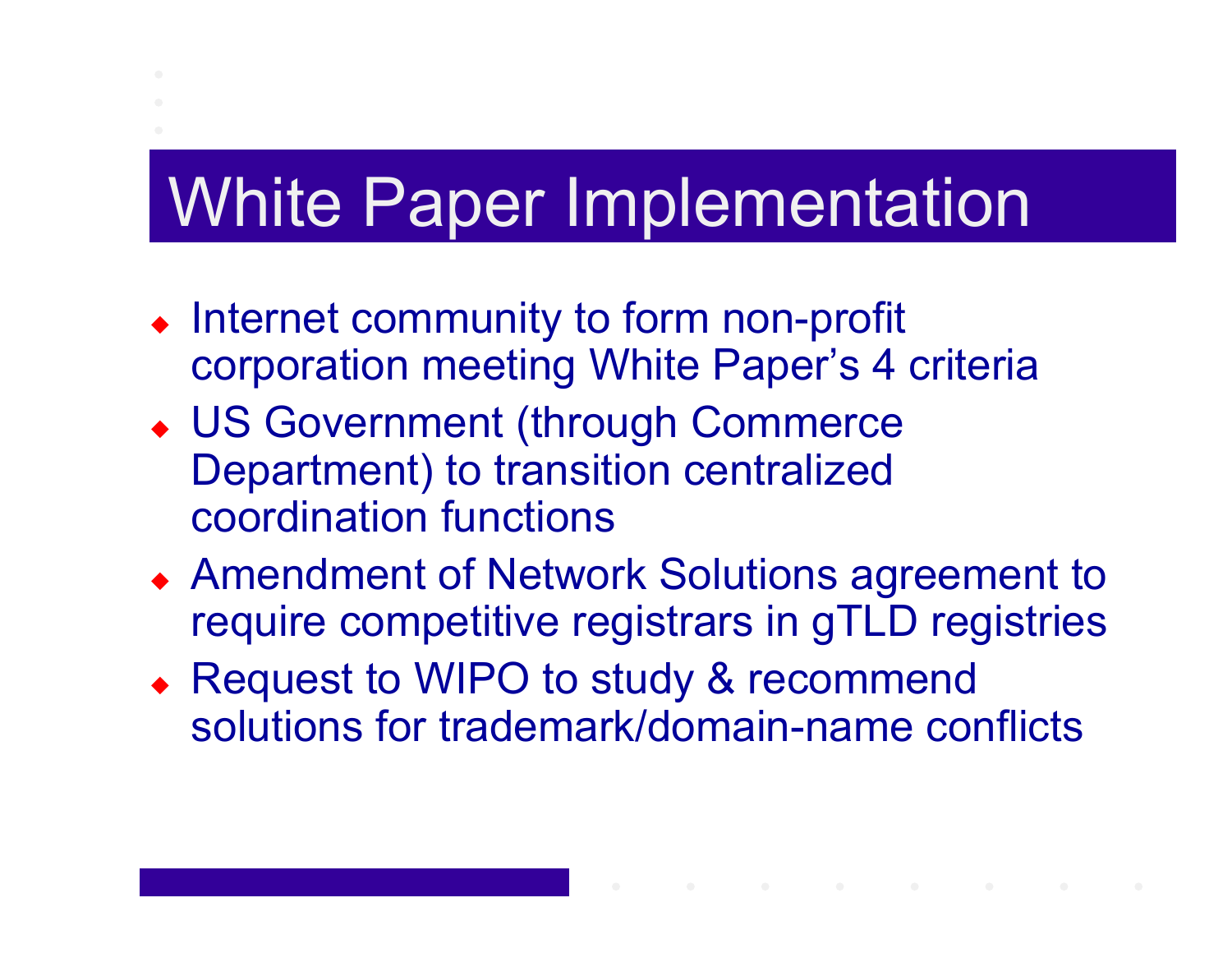# Status of Transition from USG

- 9 25 November, 1998 ICANN recognized in MoU
- ✔ June, 1999 Cooperative agreement among ICANN, US Government, root server operators
- $\checkmark$  10 November, 1999
	- ICANN and Network Solutions sign gTLD registry and registrar agreements
	- •DoC transfers root authority over gTLDs to ICANN
- 9 9 February, 2000
	- • Contract with US Government to complete transfer of IANA functions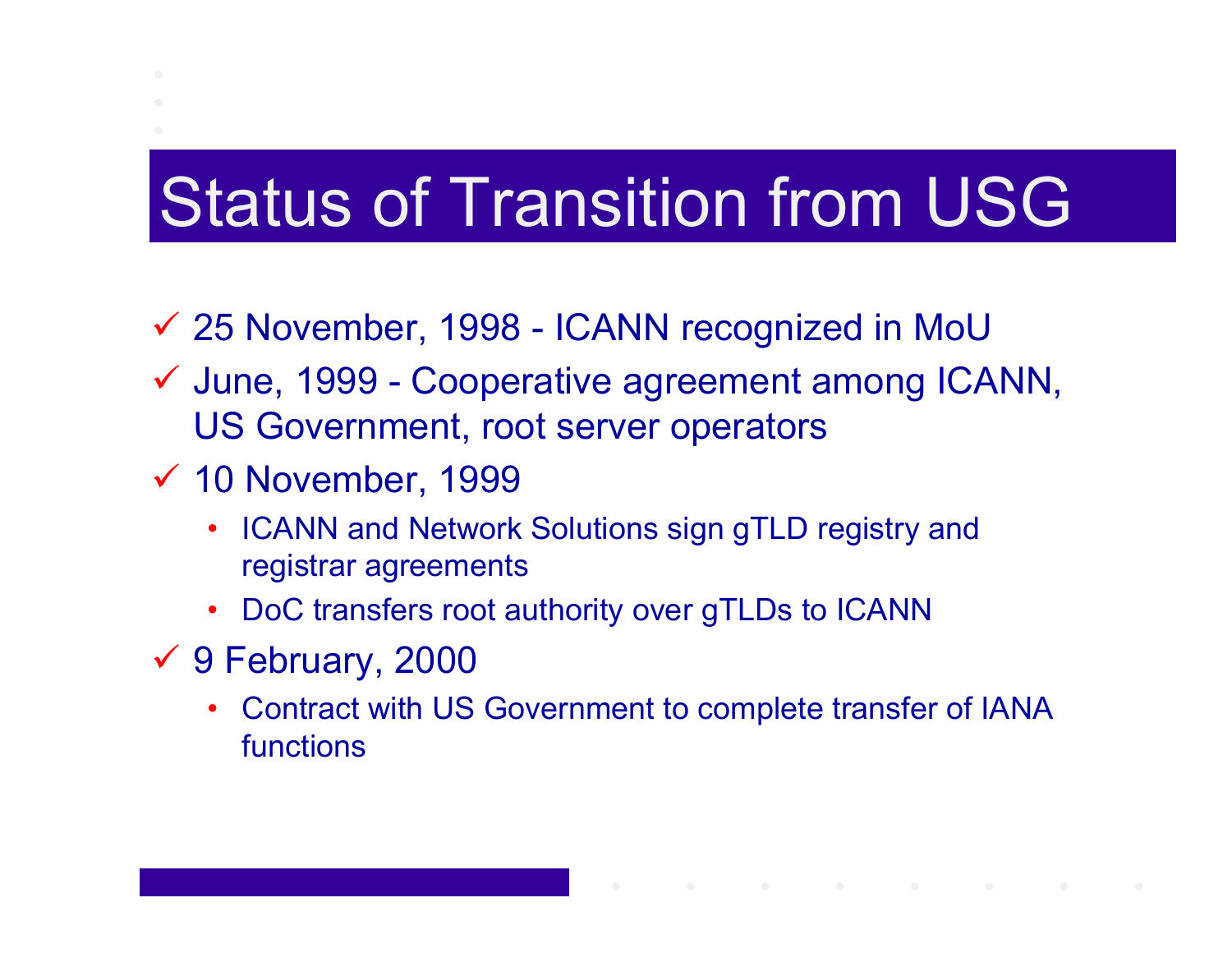### Policy Objectives for Year 2000

- New Top-Level Domains
- At Large Membership Elections
- ccTLD registry agreements
- IP Address registry agreements
- Root server operator agreements
- • September 30, 2000 - Target date for ICANN to settle all registry + registrar + root server relationships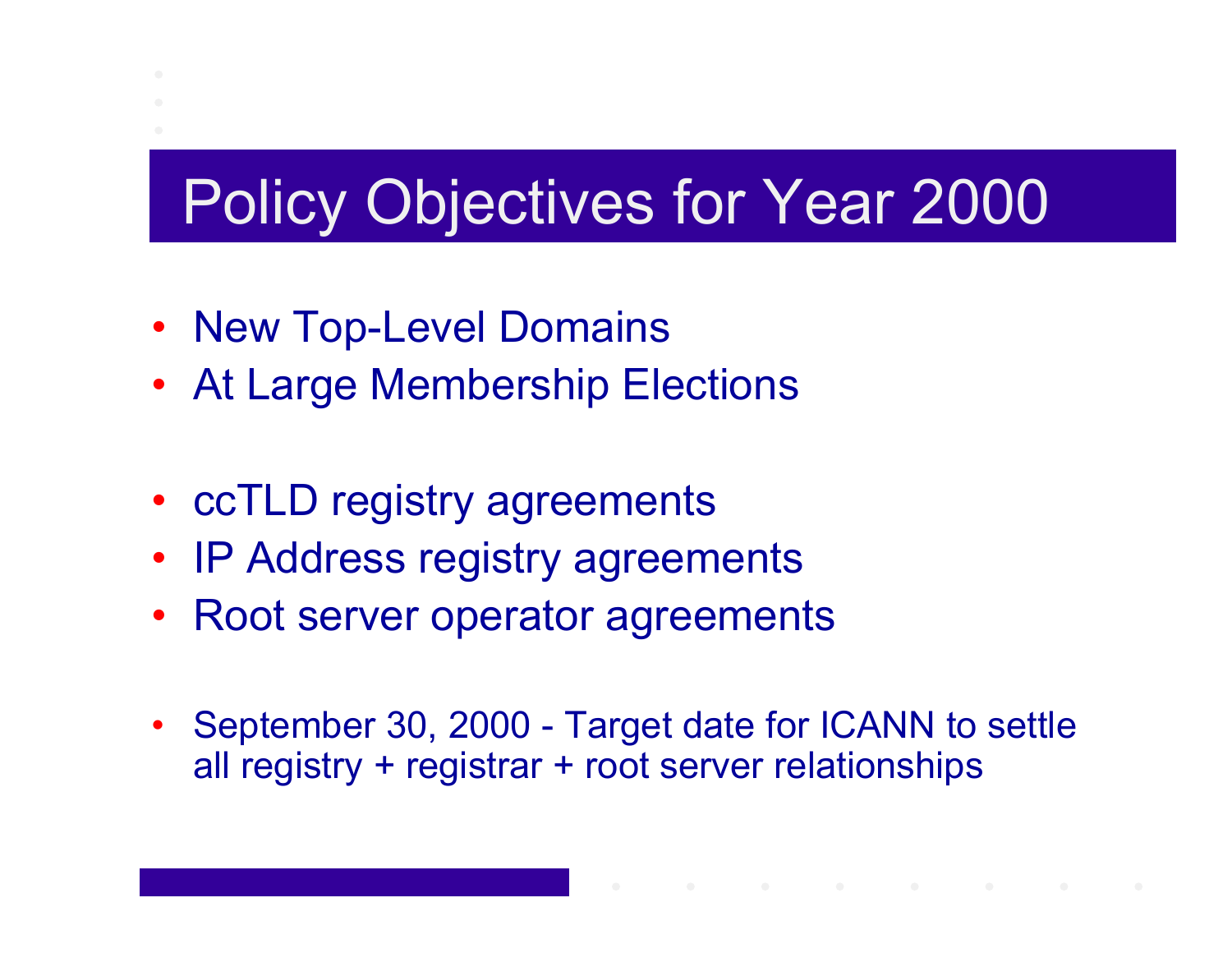### Domain Name Issues

#### •**Uniform Dispute Resolution Policy**

- –Optional, non-binding alternative to court
- Average time to resolution: 35-40 days
- Targets abusive, bad-faith cybersquatting
- Applies to .com, .net, and .org (not ccTLDs)
- Four providers: National Arbitration Forum, Disputes.org/e-Resolutions; WIPO; CPR

#### •**Competition in registration services**

- Pre-ICANN: Monopoly provider (NSI) for .com, .net, .org; minimum cost of US \$70
- –Now: Over 45 competitors worldwide (+ resellers); prices start at US \$10

#### $\bullet$ **New Top-Level Domains**

 ICANN Board to make decision on how to proceed in July; staff proposals posted

#### $\bullet$ **Internationalization of DNS character sets**

- Problem for technical standards bodies (i.e., IETF), not ICANN
- –Need for open standard & interoperability with existing DNS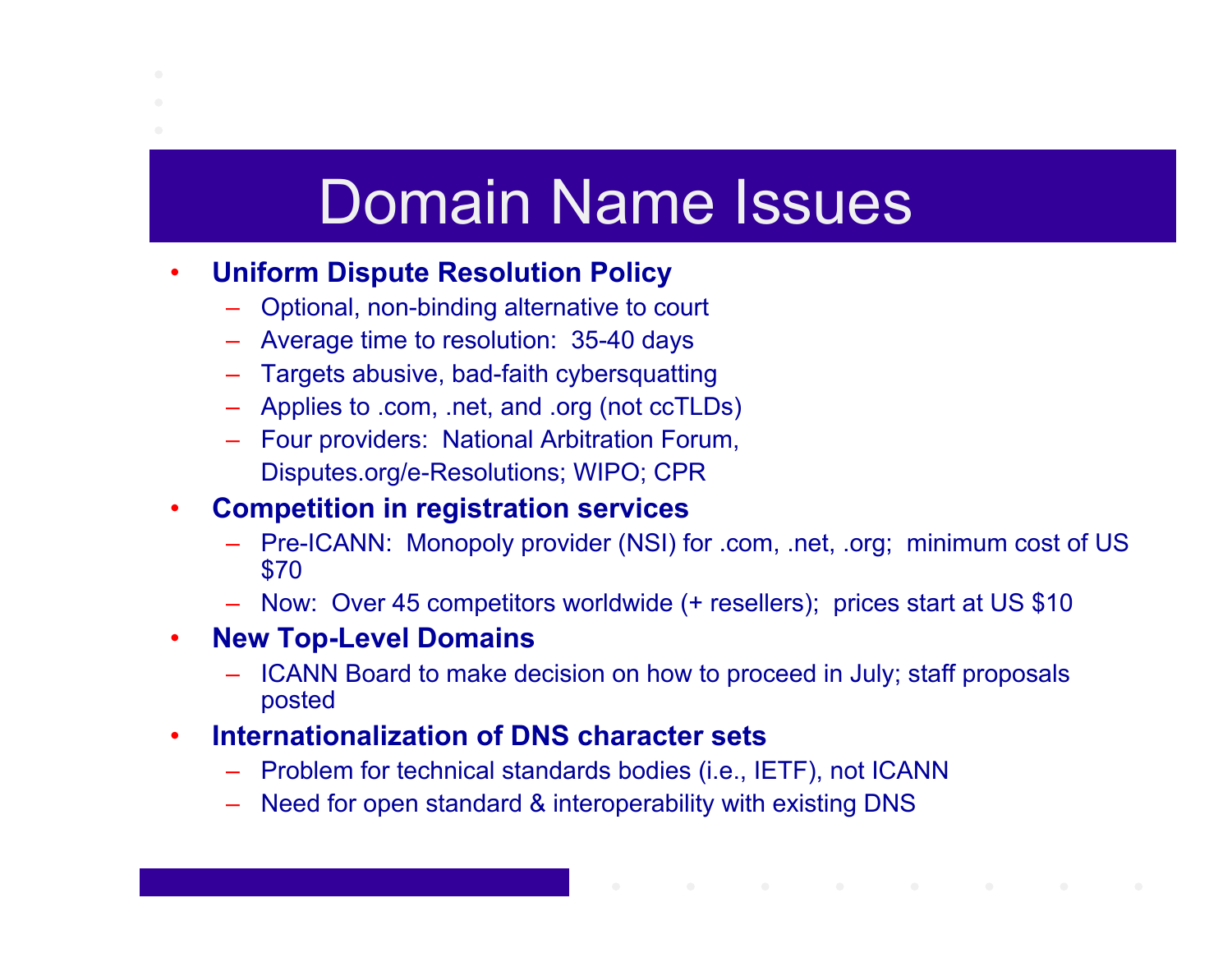# **Structure of ICANN**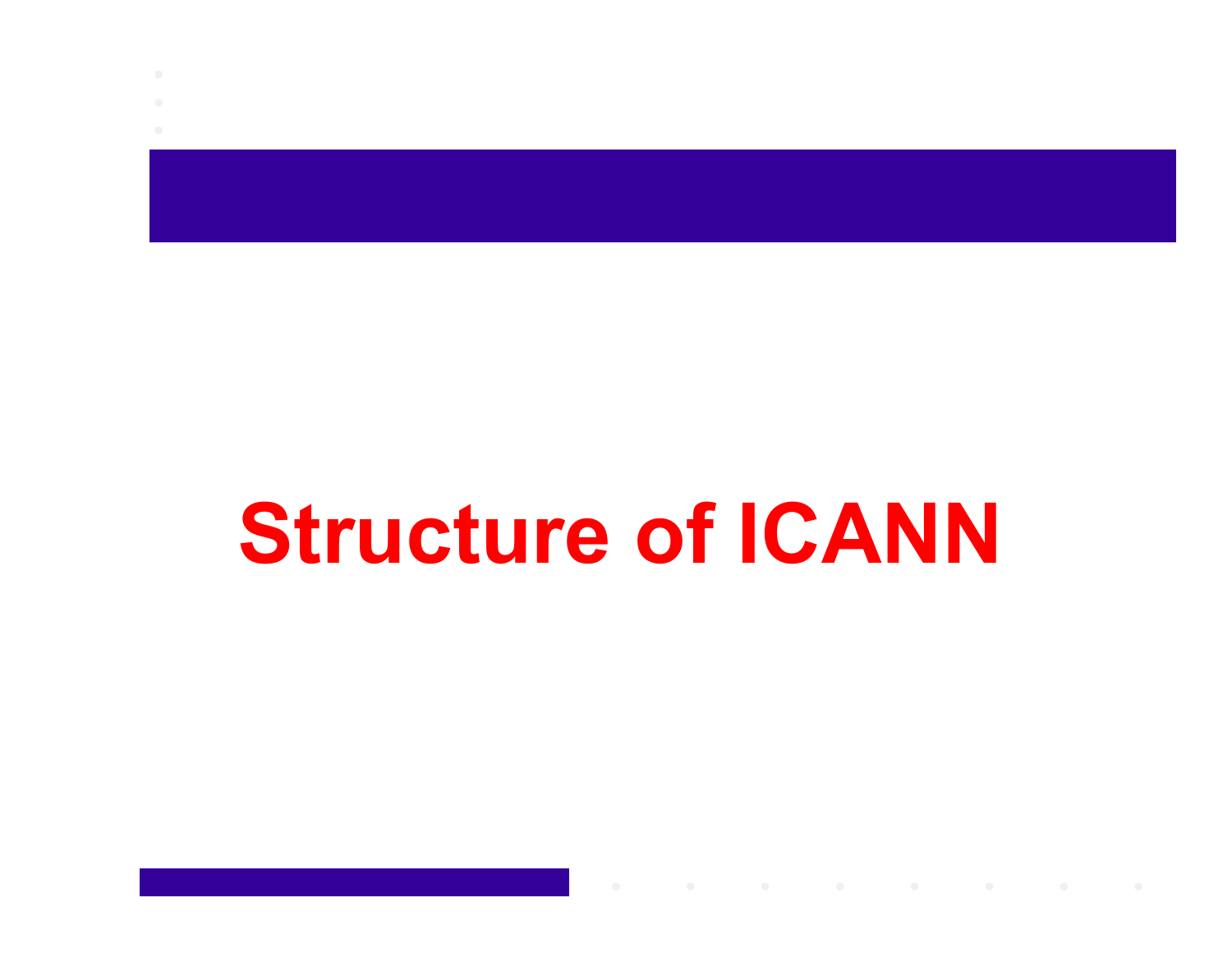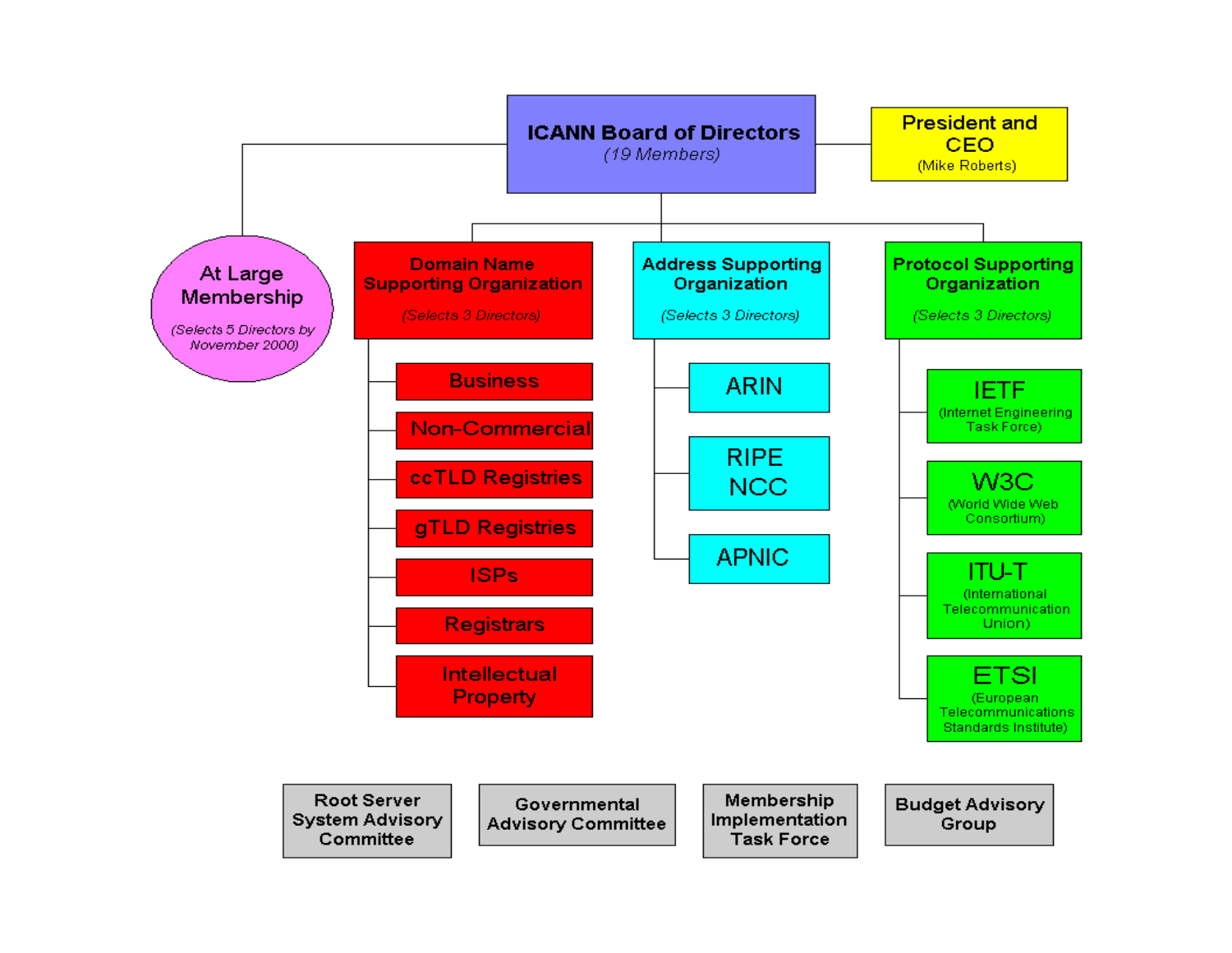### ICANN Board of Directors

### **At Large Directors:**

- • **Esther Dyson (USA) – Chairman**
- • **Geraldine Capdeboscq (France)**
- $\bullet$ **George Conrades (USA)**
- $\bullet$ **Greg Crew (Australia)**
- $\bullet$ **Frank Fitzsimmons (USA)**
- $\bullet$  **Hans Kraaijenbrink (Netherlands)**
- •**Jun Murai (Japan)**
- $\bullet$ **Eugenio Triana (Spain)**
- •**Linda S. Wilson (USA)**

### **ASO Directors:**

- •**Blokzijl (Netherlands)**
- •**Fockler (Canada)**
- • **Wong (Hong Kong, China) DNSO Directors:**
- •**Abril i Abril (Spain)**
- •**Cohen (Canada)**
- •**Pisanty (Mexico)**

**PSO Directors:**

- •**Abramatic (France)**
- •**Cerf (USA)**
- •**Davidson (U. K.)**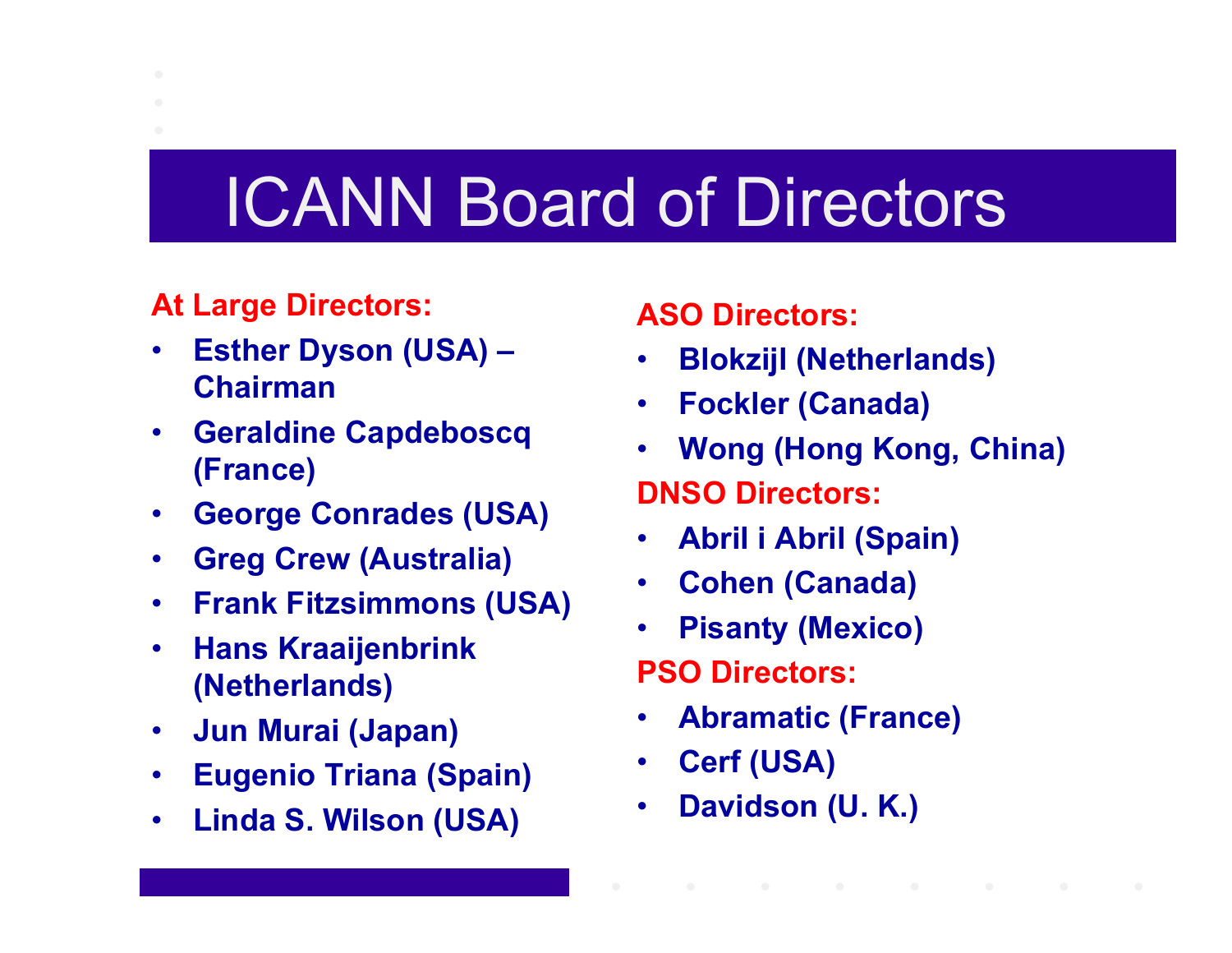# ICANN Staff

New Model: Lightweight (minimal staff = minimal bureaucracy)

Current Staff:

- ◆ President and CEO (Mike Roberts)
- Vice President/General Counsel (Louis Touton)
- Chief Policy Officer/CFO (Andrew McLaughlin)
- Registrar Liaison (Dan Halloran)
- IANA staff (Joyce Reynolds, Michelle Schipper, Suzanne Woolf)
- Network Administrator (Jim Villaruz)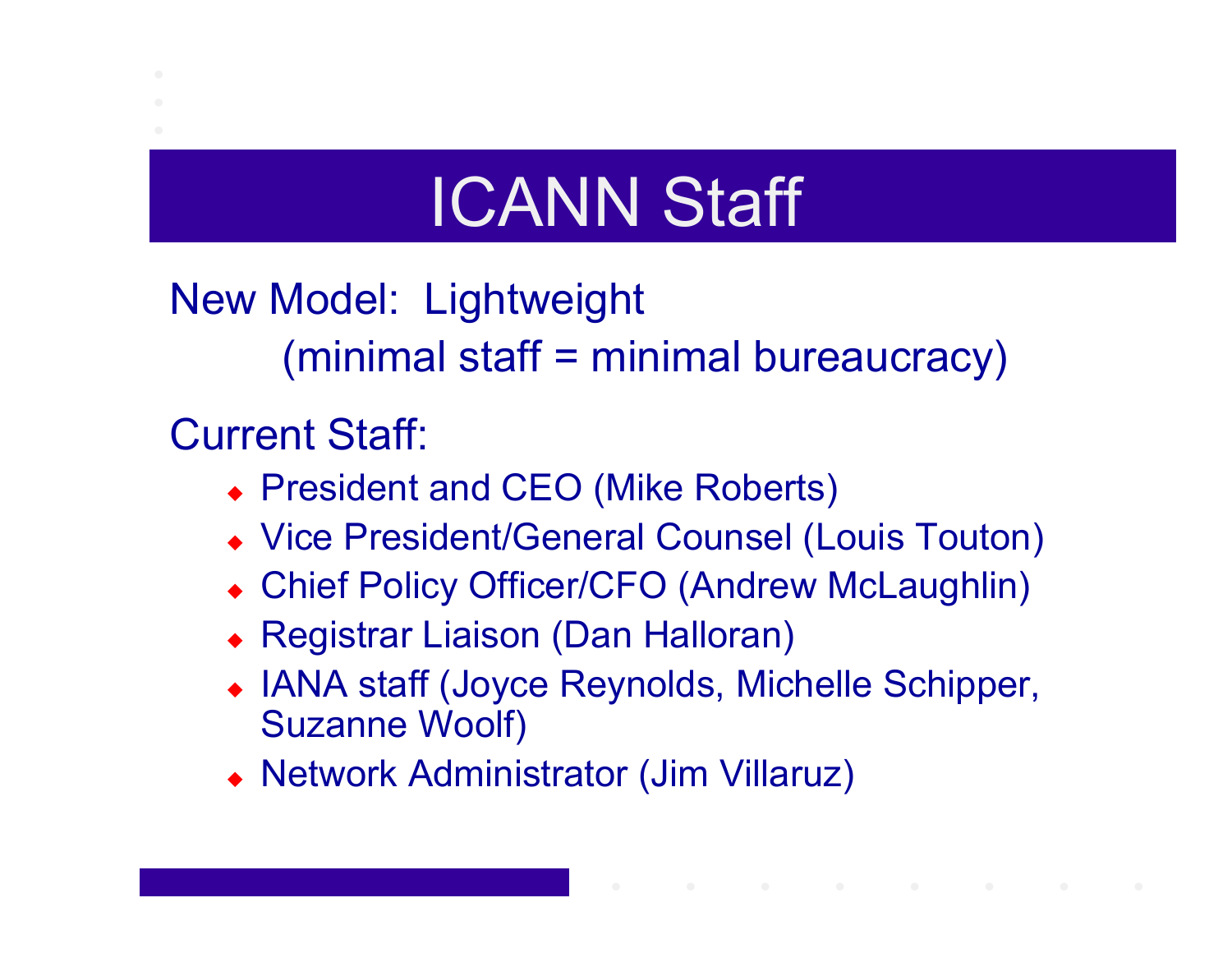### At Large Membership

- Open to any individual with verifiable name, email address, physical address
- Free to join and to vote
- Members will directly elect 5 ICANN Directors by November 2000 (Election by Region)
- Nominations committee + self-nomination
- 6-month study period to follow first election
- Membership Implementation Task Force
- JOIN! http://members.icann.org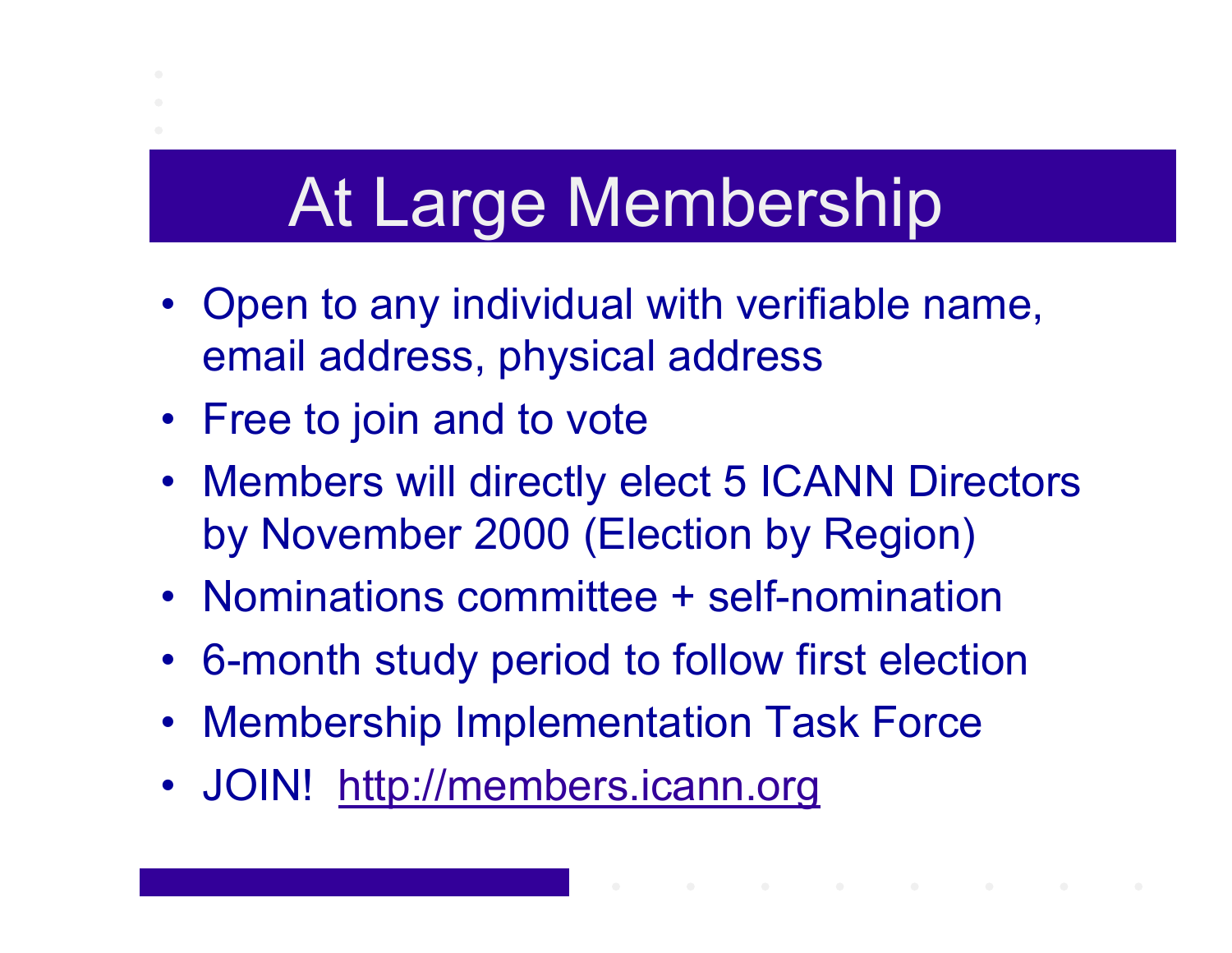### Applications for Membership (~7 June)

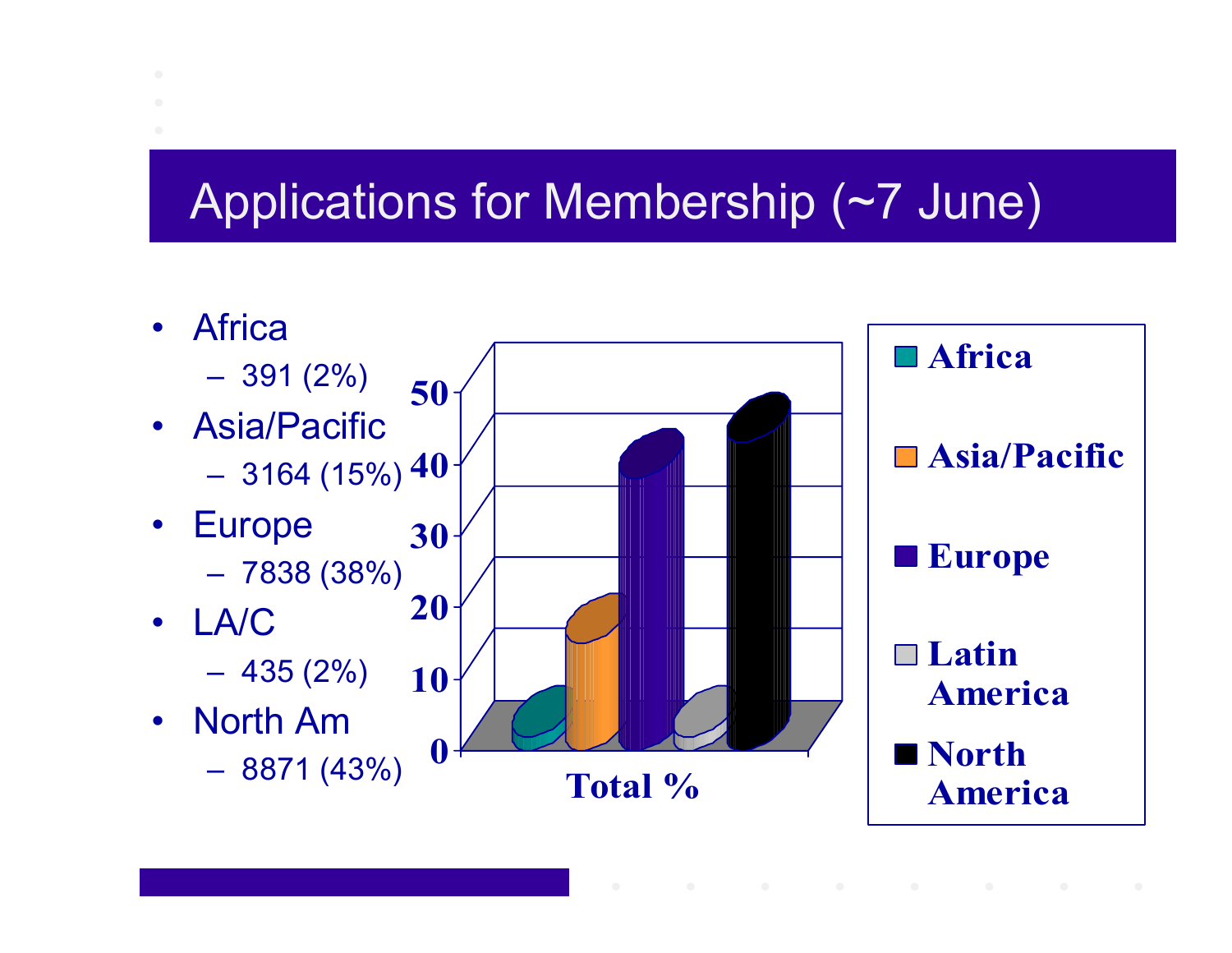### Applications for Membership (~7 June)

- 7965 United States
- 4738 Germany
- 1292 Japan
- 906 Canada
- 773 United Kingdom
- 486 South Korea
- 426 France
- 355 Australia
- 296 Austria
- 271 Switzerland
- 208 Thailand
- 205 Netherlands
- 201 India
- 157 Ireland
- 156 Italy
- 134 Spain
- 117 New Zealand
- 116 Argentina
- 107 Mexico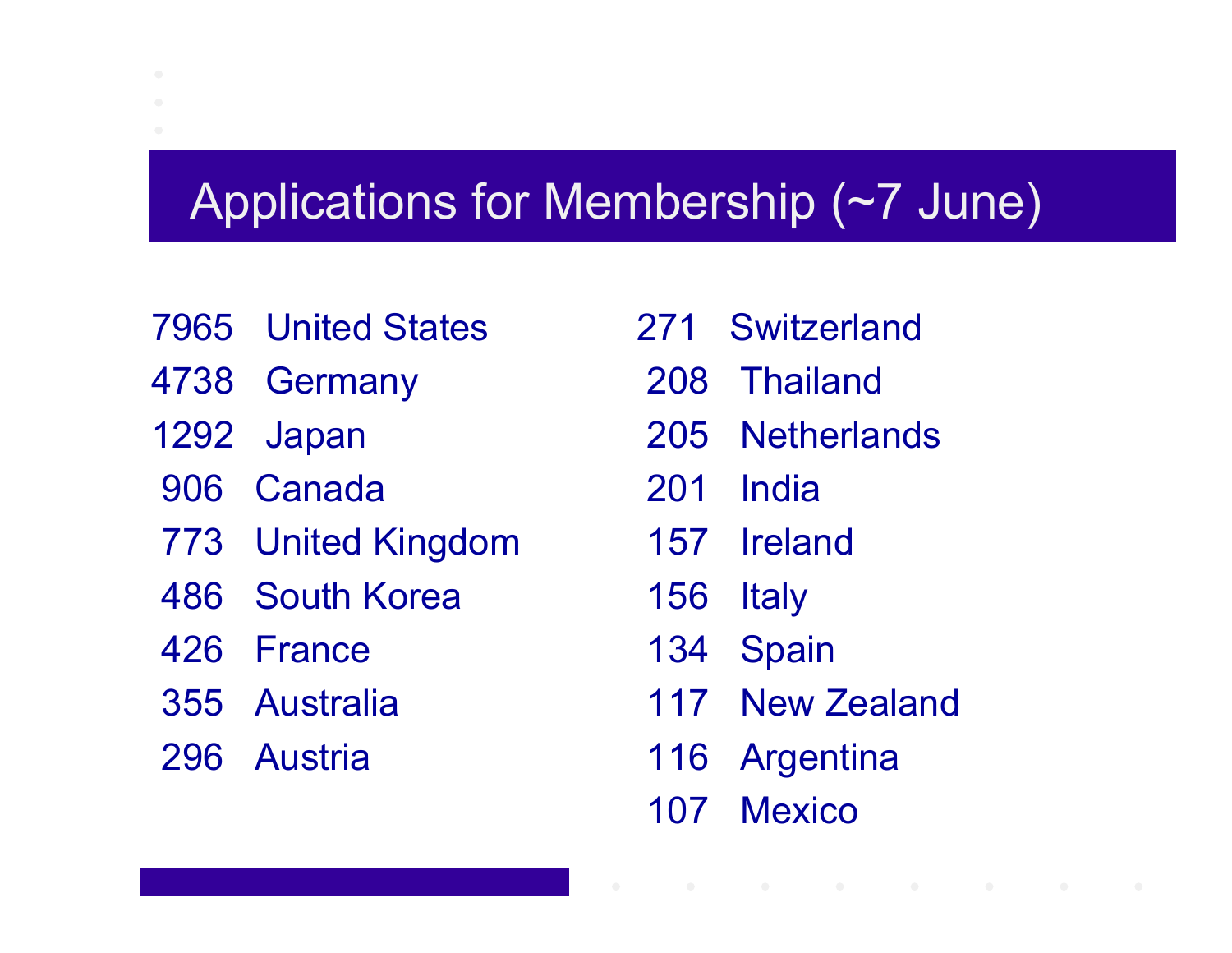# Why Elect Directors?

- Accountability
- Transparency
- Representation
	- Geographic
	- Sectoral
- Diversity of views
- •Distributed architecture of selection
- • BUT: ICANN needs high-quality directors, a goal which may be in tension with representation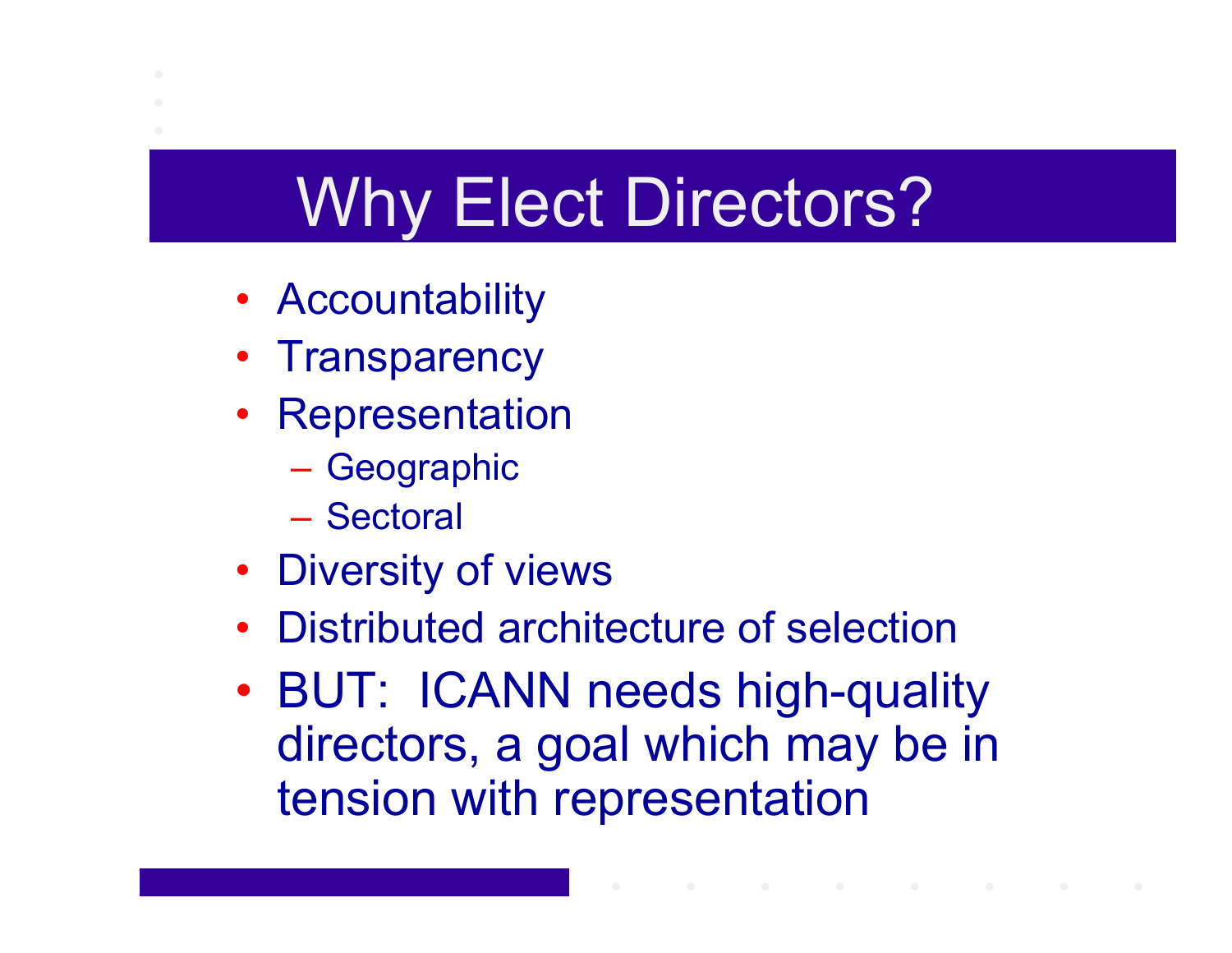## So does ICANN make law?

• Or: Is ICANN a cyber-government for the Internet?

# A: NO!

- $\bullet$ • ICANN has no inherent coercive power, only the ability to enter into contractual relationships through a process of consensus & consent
- •• ICANN is not a substitute for the powers of governments (i.e., courts and laws)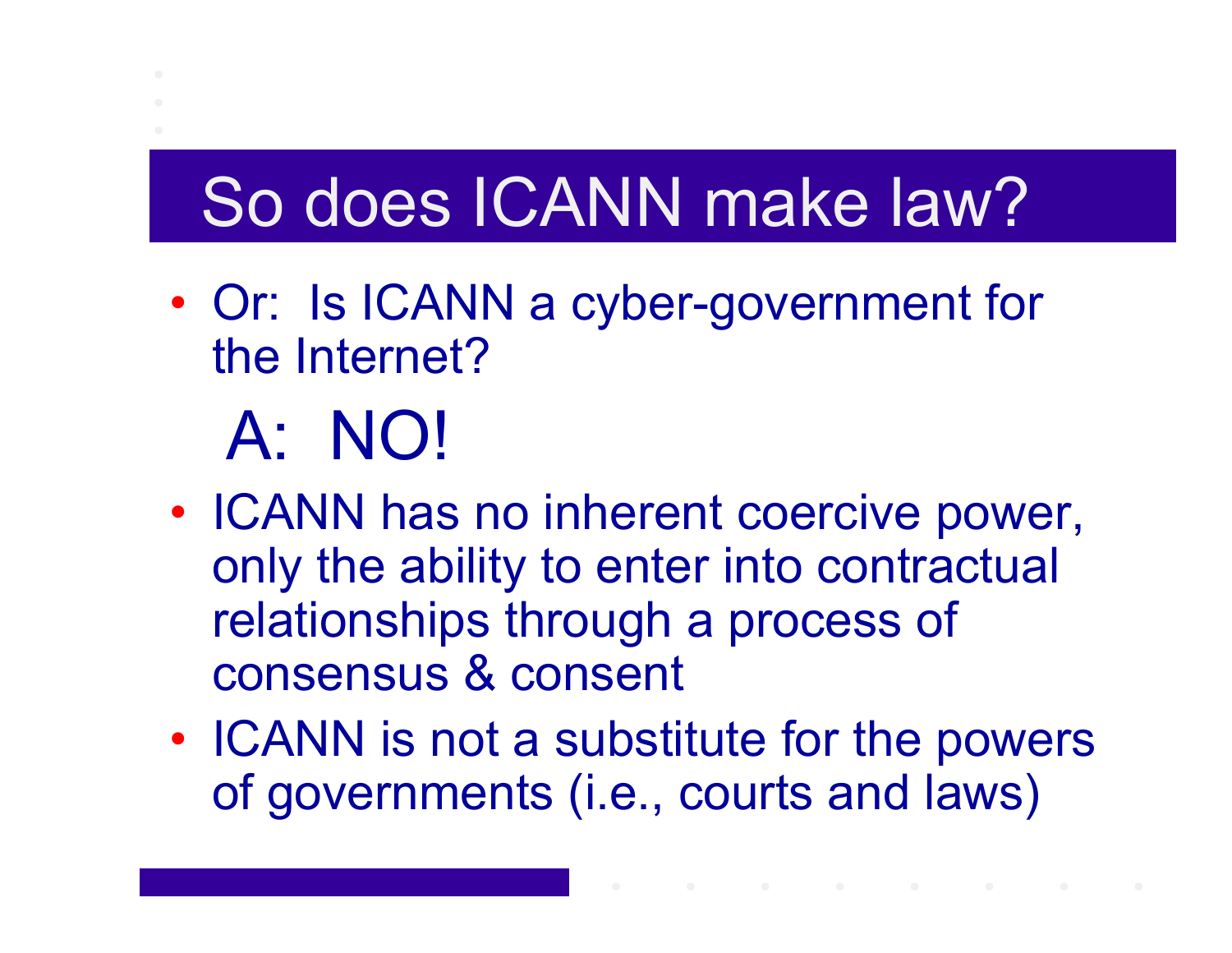# Does ICANN govern/regulate?

- $\bullet$ No: ICANN coordinates.
- **But**: technical coordination of unique values sometimes requires accounting for nontechnical policy interests:
	- Data privacy protection
		- (WHOIS database)
	- Intellectual property/trademark law
		- (UDRP)
	- $\mathcal{L}_{\mathcal{A}}$ – Competition law
		- (Registrar accreditation for .com, .net, .org)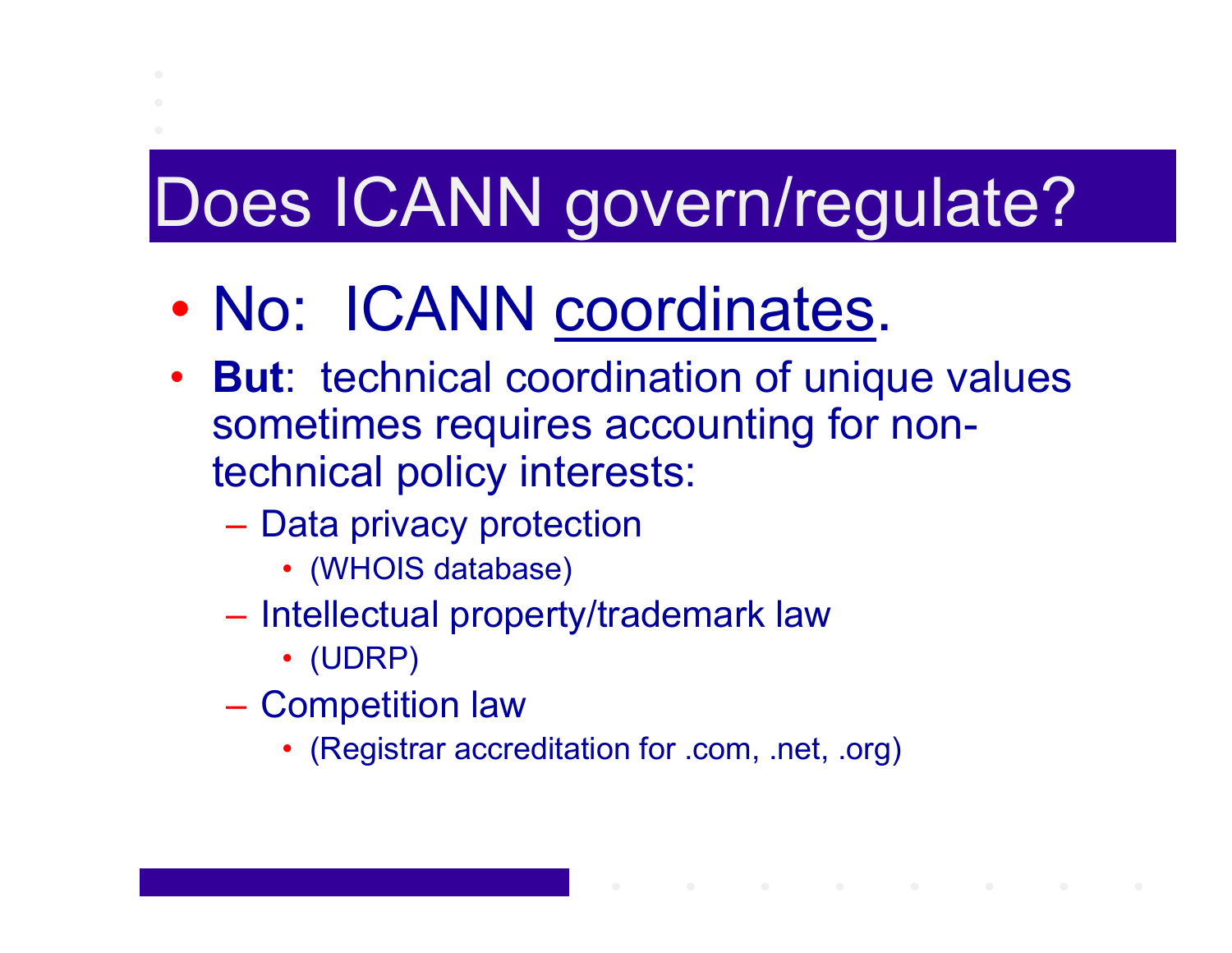# What ICANN doesn't do

- •Network security
- $\bullet$ Spam
- $\bullet$ Web Sites' Data Privacy Practices
- Internet Content
	- Pornography
	- Hate speech
	- Copyright violations
	- Deceptive business practices / consumer protection
- $\bullet$ Multi-jurisdictional commercial disputes
- $\bullet$  Definition of technical standards
	- Network surveillance and traceability
- $\bullet$ Internet gambling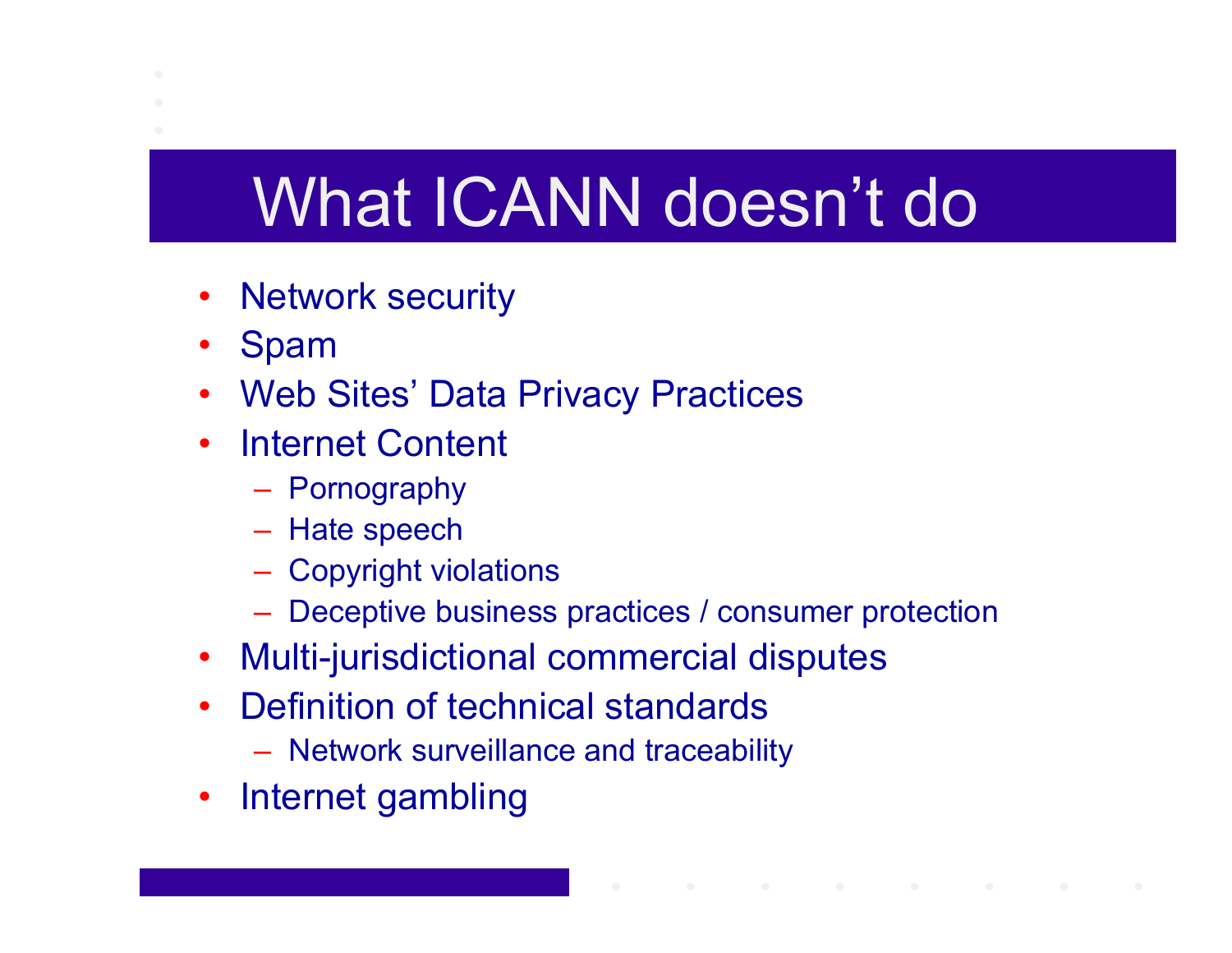# Lessons from the Experiment?

- Private-sector self-management is possible, if narrowly chartered
- Global consensus on policy is difficult to define; even harder to achieve
	- Consensus is a tradition in the technical community in which ICANN is rooted, because you can test solutions & refer to objective data
	- Consensus on policy questions can be elusive, because it depends upon subjective values